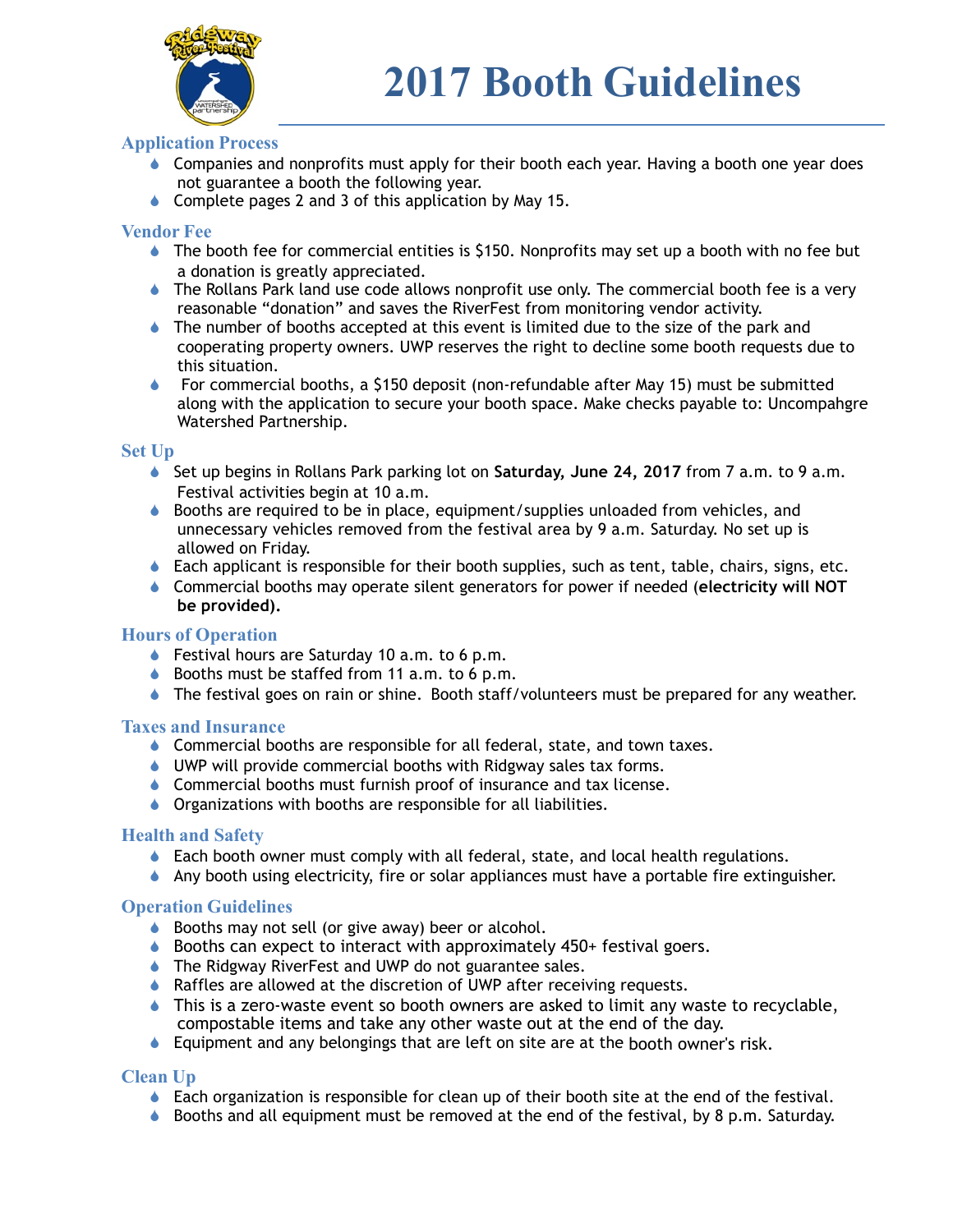

# **2017 Booth Application**

*Return filled out application by May 15.*

| Business/Organization Name: 2008 and 2009 and 2009 and 2009 and 2009 and 2009 and 2009 and 2009 and 2009 and 20 |  |  |
|-----------------------------------------------------------------------------------------------------------------|--|--|
| Mailing Address: Manual Marian Communication of the Mailing Address:                                            |  |  |
| Day Phone: _______________________________Cell Phone: __________________________                                |  |  |
|                                                                                                                 |  |  |
| Please include the names of the person(s) working in the booth:                                                 |  |  |

List the items that you will be displaying, giving away or selling:

Describe your booth set-up, dimensions, and requirements: